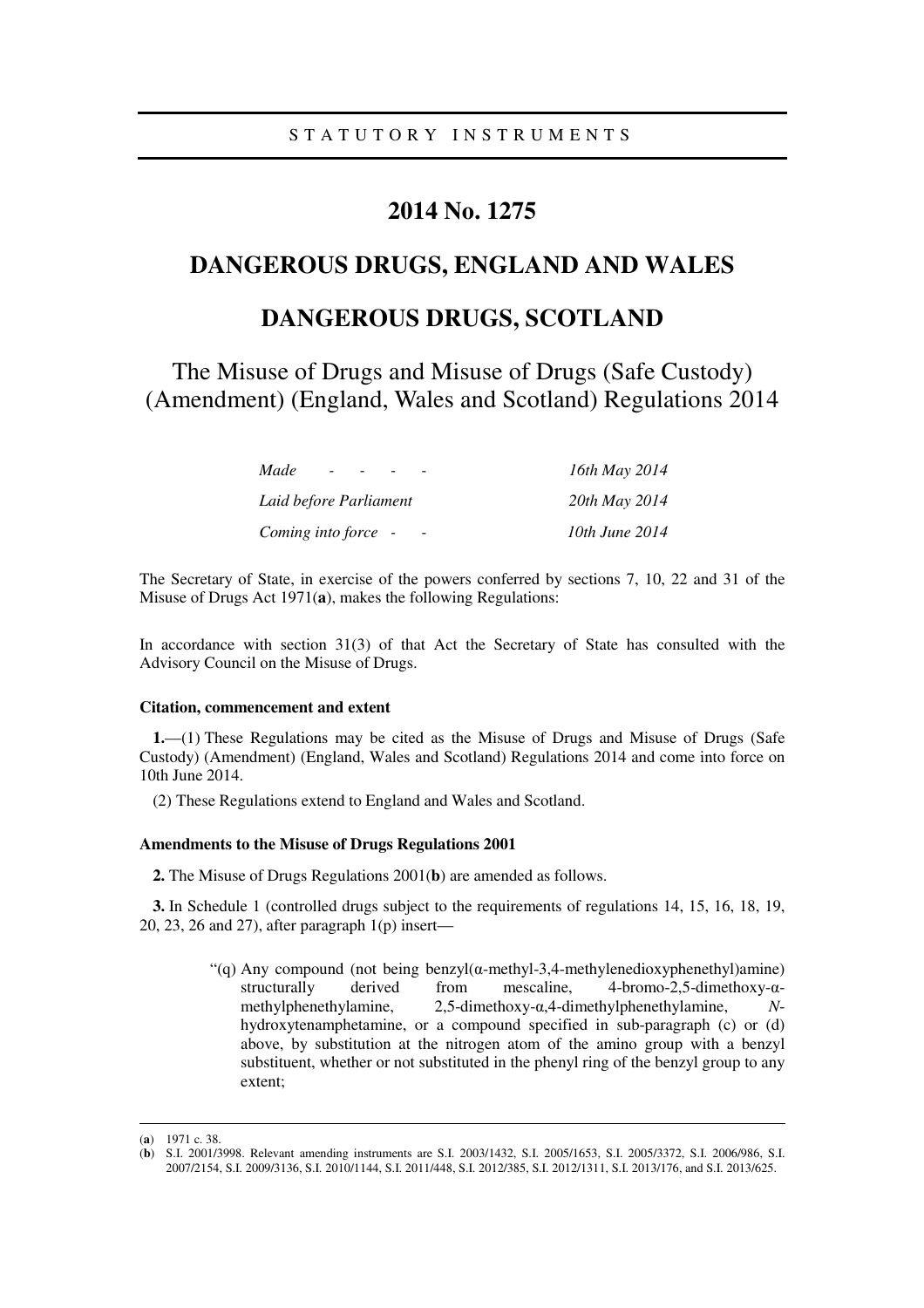(r) Any compound (not being a compound for the time being specified in subparagraph (c) above) structurally derived from 1-benzofuran, 2,3-dihydro-1 benzofuran, 1H-indole, indoline, 1H-indene, or indane by substitution in the 6 membered ring with a 2-ethylamino substituent whether or not further substituted in the ring system to any extent with alkyl, alkoxy, halide or haloalkyl substituents and whether or not substituted in the ethylamino side-chain with one or more alkyl substituents.".

**4.** In paragraph 1 of Schedule 2 (controlled drugs subject to the requirements of regulations 14, 15, 16, 18, 19, 20, 21, 23, 26 and 27), after "Levorphanol" insert—

"Lisdexamphetamine".

**5.** In paragraph 1(a) of Schedule 3 (controlled drugs subject to the requirements of regulations 14, 15 (except Temazepam) 16, 18, 22, 23, 24, 26 and 27), after "Temazepam" insert—

"Tramadol".

**6.** In Part 1 of Schedule 4 (controlled drugs subject to the requirements of regulations 22, 23, 26 and 27), in paragraph 1—

(a) after "*N*-Ethylamphetamine", insert—

"Zaleplon";

(b) after "Zolpidem", insert—

"Zopiclone".

### **Amendments to the Misuse of Drugs (Safe Custody) Regulations 1973**

**7.**—(1) The Misuse of Drugs (Safe Custody) Regulations 1973(**a**) are amended as follows.

(2) In paragraph 3 of Schedule 1 (Exempted Drugs)—

- (a) After sub-paragraph (j), insert— "(ja) Tramadol.";
- (b) In sub-paragraph  $(k)$ , for " $(j)$ " substitute " $(ja)$ ".

<u>.</u>

Home Office *Norman Baker* 16th May 2014 Minister of State

#### **EXPLANATORY NOTE**

*(This note is not part of the Regulations)* 

These Regulations amend the Misuse of Drugs Regulations 2001 (the "2001 Regulations"). Regulation 3 adds groups of 'NBOMe' compounds and groups of benzofuran compounds to Schedule 1 to the 2001 Regulations. Regulation 4 adds Lisdexamphetamine to Schedule 2 and regulation 5 adds Tramadol to Schedule 3. Regulation 6 adds Zaleplon and Zopiclone to Schedule 4. The schedule in which a controlled drug is placed primarily affects the extent to which the drug can be lawfully imported, exported, produced, supplied or possessed and dictates the record keeping, labelling and destruction requirements in relation to that drug. Regulation 7 amends The Misuse of Drugs (Safe Custody) Regulations 1973 to insert Tramadol into the list of exempted drugs in Schedule 1 to those Regulations.

<sup>(</sup>**a**) S.I. 1973/798. Relevant amending instruments are S.I. 1986/2332 and S.I. 2007/2154.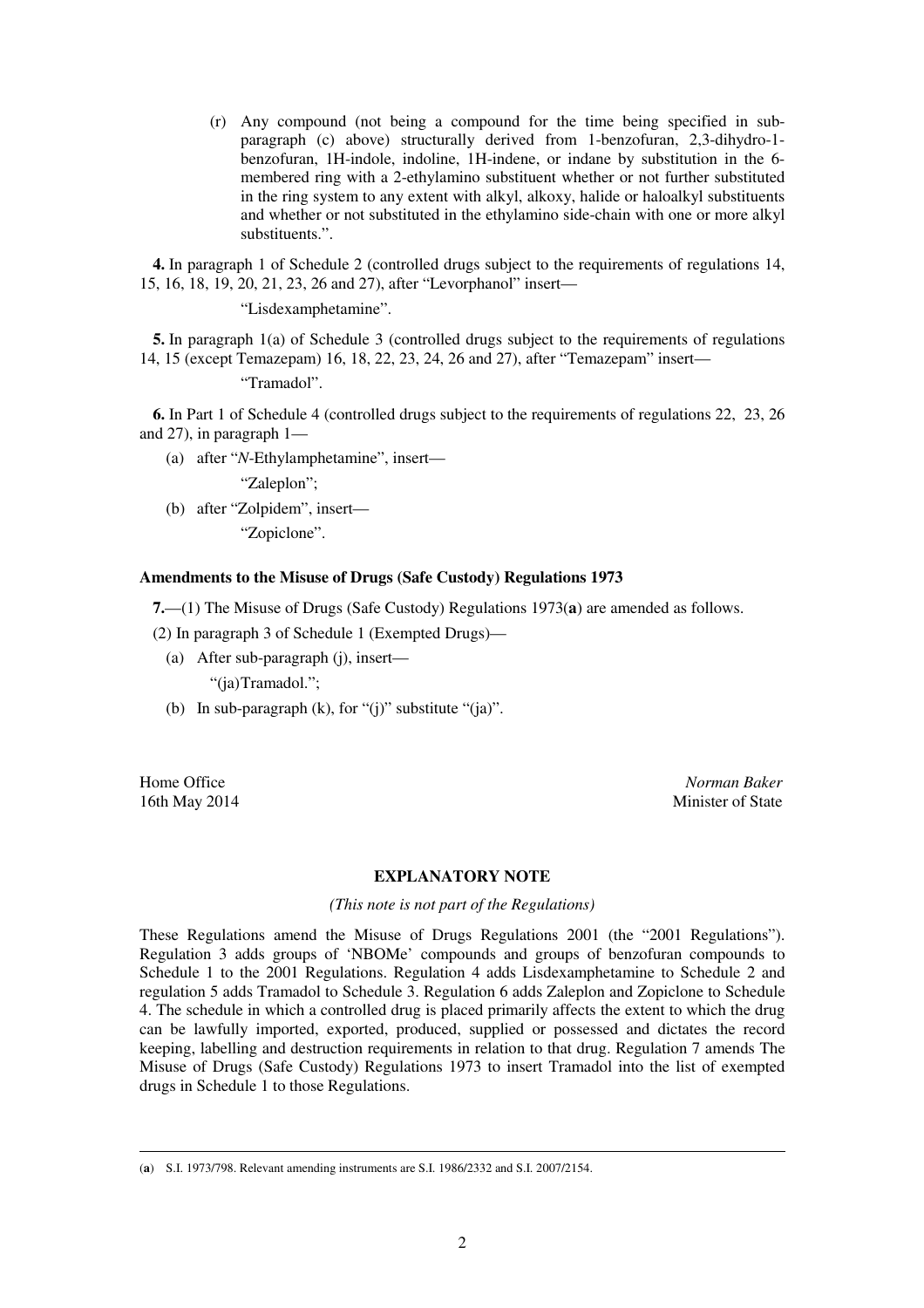© Crown copyright 2014

Printed and published in the UK by The Stationery Office Limited under the authority and superintendence of Carol Tullo, Controller of Her Majesty's Stationery Office and Queen's Printer of Acts of Parliament.